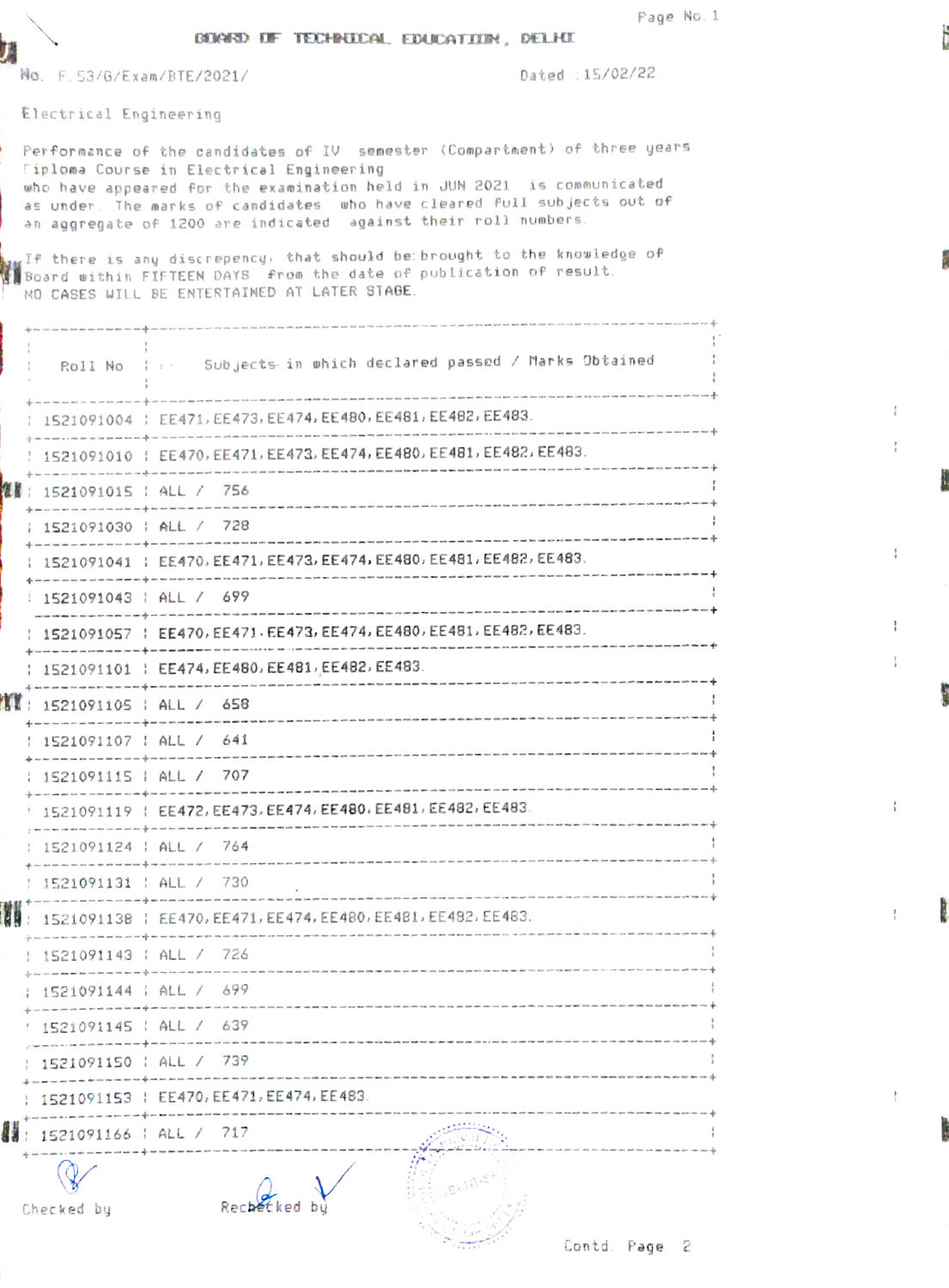Page no. 2

| Roll No   .                                                                                                                              | Who would have seen with with later laws \$240 ton. With enty work with home cape and have used your age and<br>Subjects in which declared passed / Marks Obtained |  |
|------------------------------------------------------------------------------------------------------------------------------------------|--------------------------------------------------------------------------------------------------------------------------------------------------------------------|--|
| 1621093001   ALL / 710<br>of the contract complete that there was not the contract that the complete them there are not the contract the |                                                                                                                                                                    |  |
| 1621093003   ALL / 665<br>the time come now that the contract and come that you can allow the set with time that                         |                                                                                                                                                                    |  |
| : 1621093009 : ALL / 734                                                                                                                 | THE THEF COM SAN AND HER WAY THEY HAVE SURE LESS AT THE HERE GENERAL COME 2000 AND THE WAS THE JUST HER WAY AND DRIVE WAS IMPOUNDED.                               |  |
| 1621093011   ALL / 706                                                                                                                   |                                                                                                                                                                    |  |
| Checked by                                                                                                                               | Recher                                                                                                                                                             |  |

 $\overline{\cdots}$ 

t

Ï

i.

**Control** 

 $\frac{1}{2}$